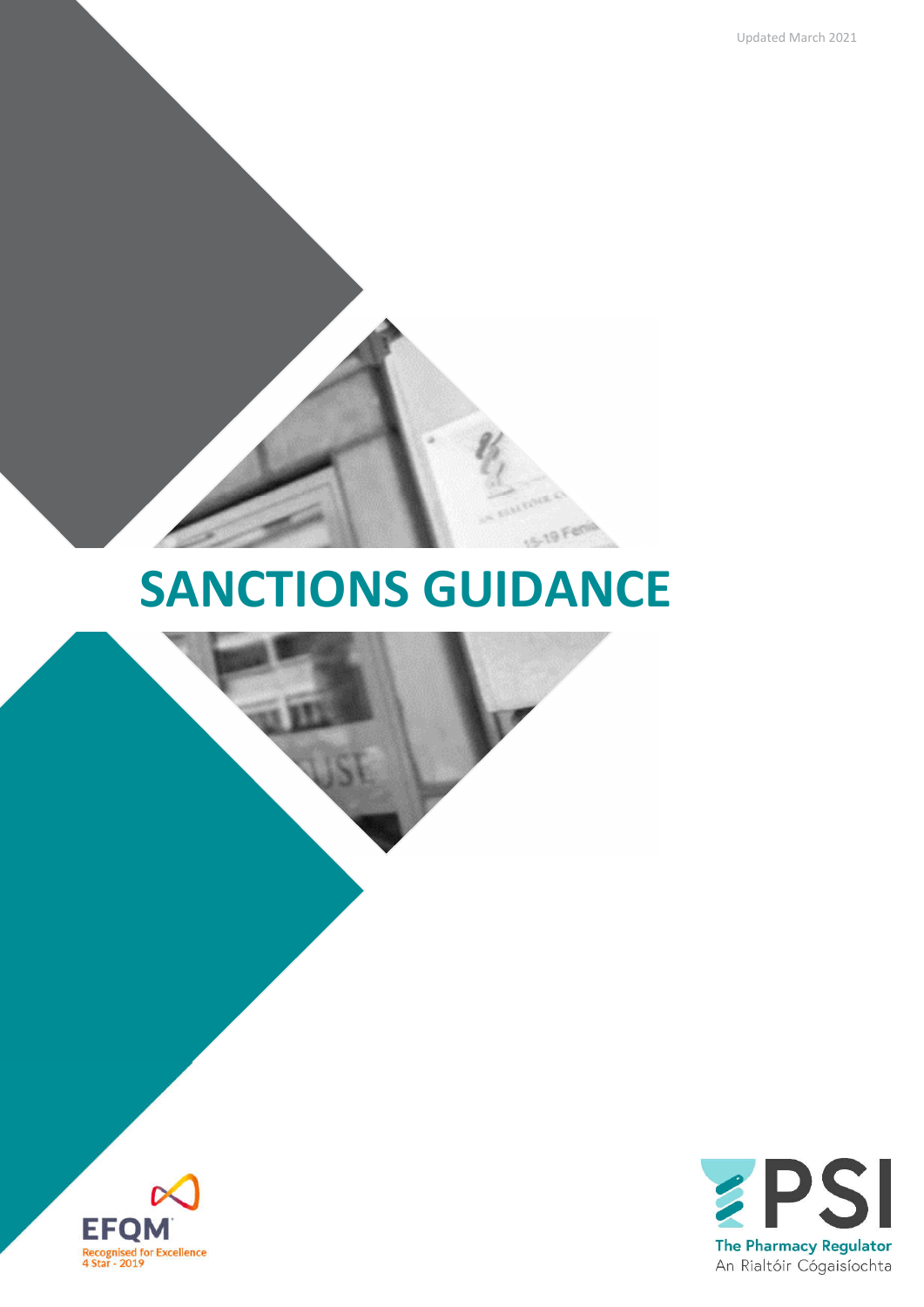# **Table of Contents**

| Prohibition for specified period on applying for restoration to the register 18 |  |
|---------------------------------------------------------------------------------|--|
|                                                                                 |  |
|                                                                                 |  |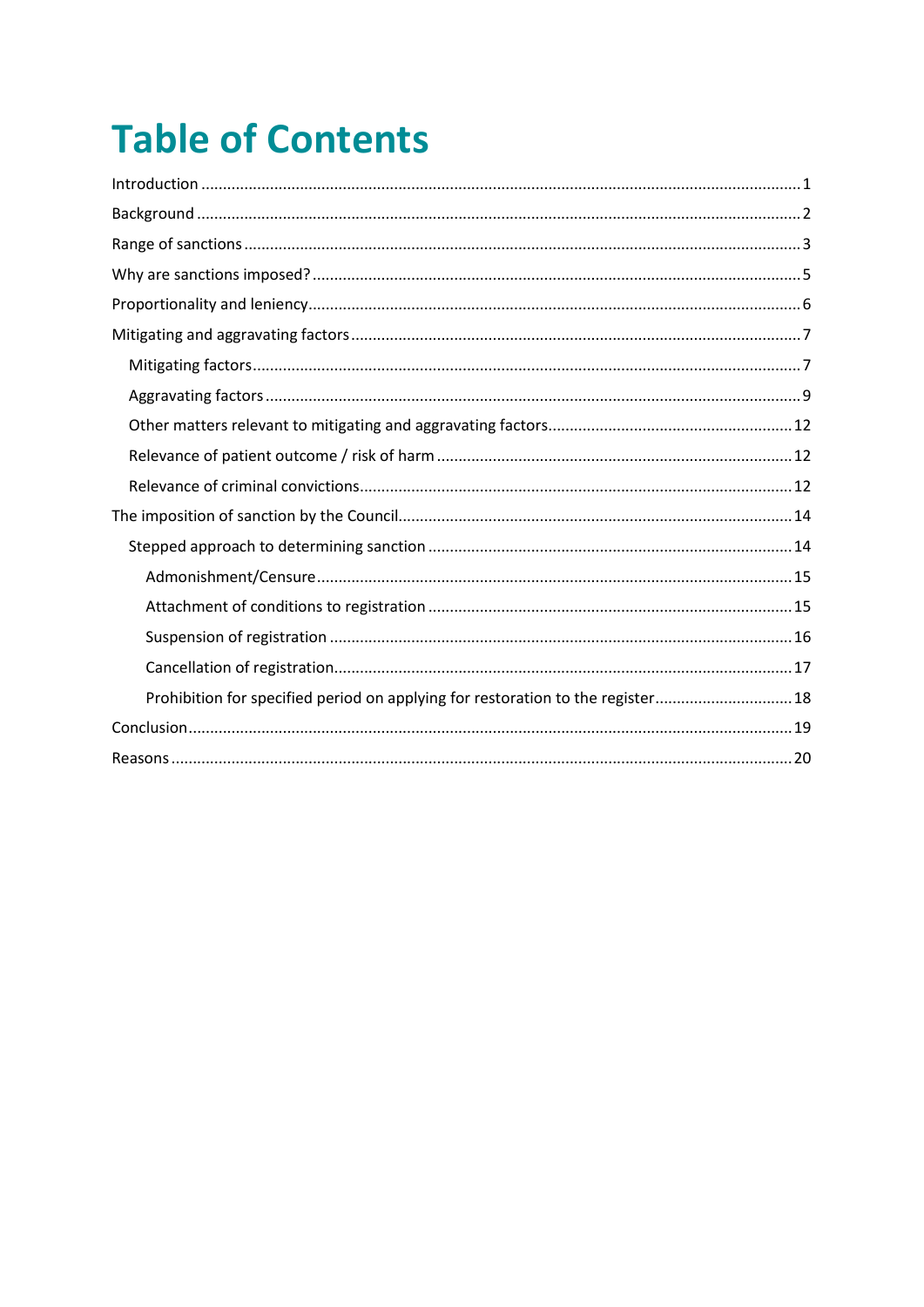# **Introduction**

The role of the Pharmaceutical Society of Ireland (PSI), the pharmacy regulator, is to protect the health, safety and wellbeing of patients and the public by regulating pharmacists and pharmacies in Ireland.

As part of its role under the Pharmacy Act 2007 (as amended), the PSI receives and acts on complaints and information about the competence and conduct of pharmacists and retail pharmacy businesses (Registrant)<sup>1</sup>. It conducts inquiries, makes decisions and imposes sanctions, as appropriate.

This guidance identifies and explains the different sanctions which can be imposed following a fitness to practise inquiry. It outlines the purpose of sanction and the factors to be considered when imposing sanction on a Registrant.

This guidance has been approved by the Council of the Pharmaceutical Society of Ireland ("Council").

This guidance is for use by those involved in recommending and imposing sanction on a Registrant. It is part of a suite of related PSI Guidance, which includes *Disciplinary Procedures Publication and Disclosure Policy* and *Conditions that may be imposed following Disciplinary Inquiry.*

This guidance is a living document which will be updated and revised as the need arises.

The PSI is committed to ensuring that all decision-making is consistent and impartial and complies with the aims of the public sector equality duty.

This guidance comes into effect on 4 March 2021 and will be reviewed again within three years.

<sup>1</sup> Under the Pharmacy Act 2007 (as amended), complaints are received about pharmacists and retail pharmacy businesses. Sanctions are imposed on either pharmacists and/or pharmacy owners (in the case of a complaint against a retail pharmacy business).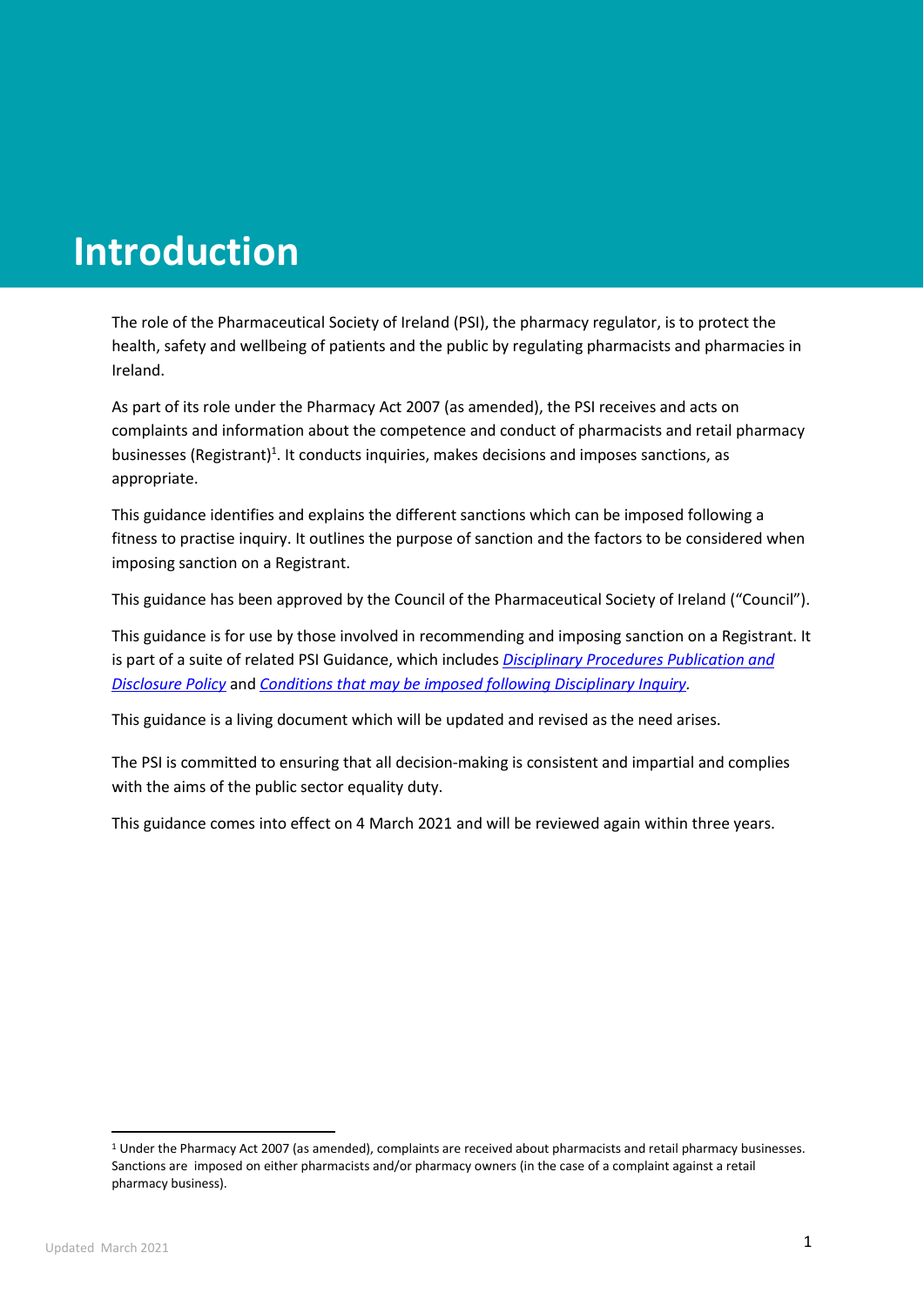## **Background**

- **1.** This guidance explains why sanction is imposed on a Registrant. It identifies the factors which should be considered when imposing sanction and the approach which should be taken in deciding which sanction to impose<sup>2</sup>.
- **2.** When a complaint is made about a Registrant it is firstly reviewed by a screening committee called the Preliminary Proceedings Committee (PPC) who must decide whether further action or no further action is required. If further action is required the case may be referred to mediation or a committee of inquiry for hearing, namely the Professional Conduct Committee or Health Committee (Committee of Inquiry). A Committee of Inquiry conducts a hearing and hears evidence about the complaint. The Committee of Inquiry decides whether the allegations made against the Registrant are proven and whether findings are made<sup>3</sup>. If the Committee of Inquiry makes findings against a Registrant, a sanction must be imposed on that Registrant<sup>4</sup>.
- **3.** After a hearing has concluded, a Committee of Inquiry is required to complete a report which sets out its findings. The Committee of Inquiry may, in its report, also recommend the sanction it believes should be imposed on the Registrant. However, only the Council has the power under the law to decide upon and impose the sanction. The Council cannot revisit or change in any way the findings made by the Committee of Inquiry.
- **4.** The imposition of sanction on a Registrant is an important matter which can have farreaching consequences for a Registrant. This guidance provides a framework to assist a Committee of Inquiry in recommending the sanction it believes should be imposed on a Registrant. It also provides a framework to assist the Council in imposing sanction to ensure it takes a consistent approach in deciding what sanction to impose.
- **5.** This guidance is also designed to make sure that all the parties are aware from the outset of the approach the Council will take to imposing sanction, together with the factors it will take into consideration. This guidance is not exhaustive nor is it intended to restrict the Council from exercising its own judgement. The Council will come to its own decision on sanction, while having regard to this guidance.

<sup>&</sup>lt;sup>2</sup> Any list of factors in this guidance should be considered as a non-exhaustive list. The Council should use its discretion when imposing sanctions and can consider other factors it considers necessary and proportionate.

<sup>&</sup>lt;sup>3</sup> The standard of proof applied in this context is the criminal standard.

<sup>4</sup> Section48 of the Pharmacy Act 2007 (as amended).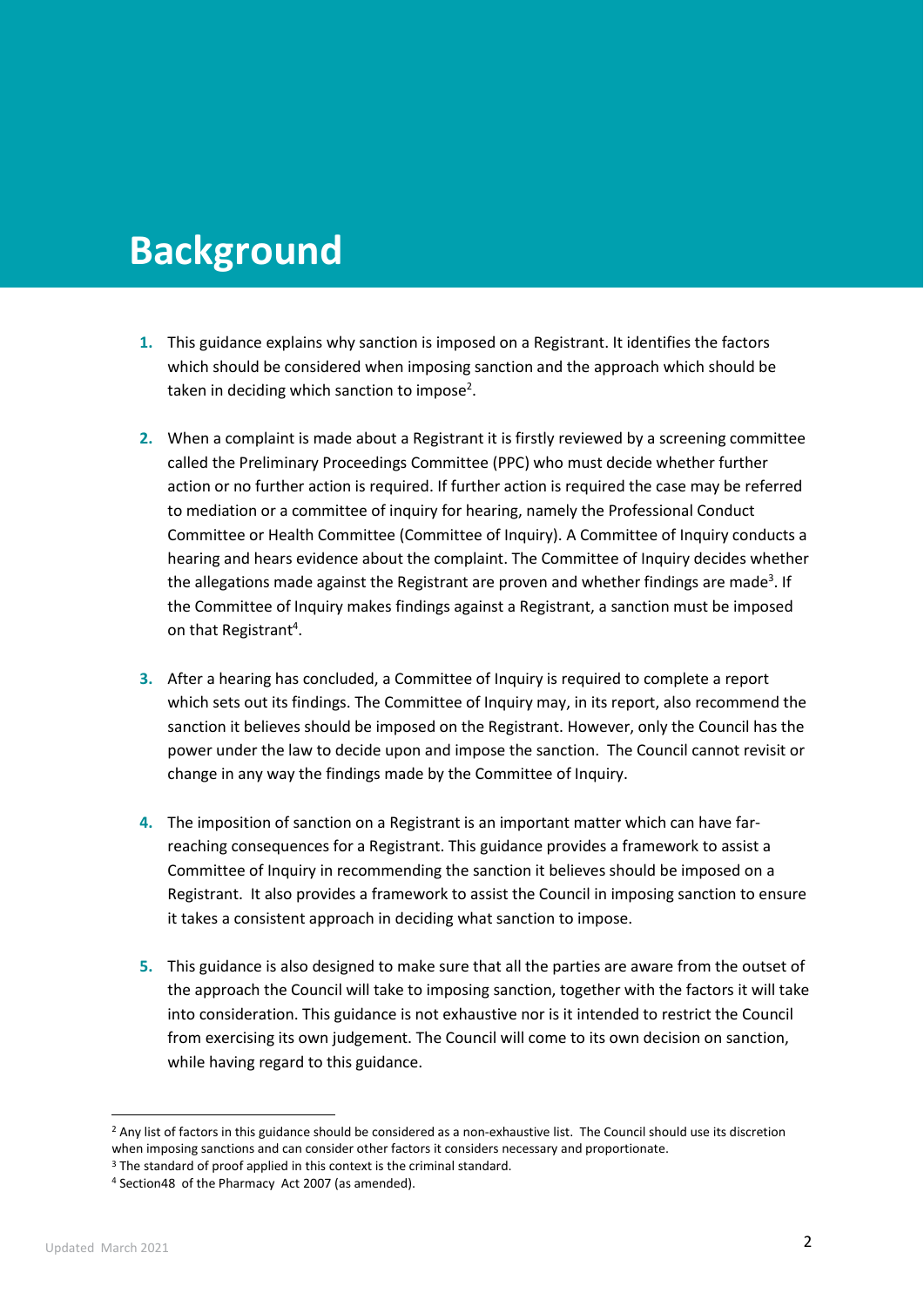## **Range of sanctions**

**6.** The Council may impose one or more of the sanctions set out below: 5

#### **a. Admonishment or censure**

These are the lowest sanctions which can be applied. Neither admonishment nor censure restrict the right of a Registrant to practise<sup>6</sup>.

#### **b. Attachment of conditions to registration**

Conditions place restrictions on a Registrant's practice or ability to operate for a specified period of time. If conditions are attached, the Registrant may continue to work or operate, however, the Registrant must do so in a way which is consistent with the conditions which are imposed.

#### **c. Suspension of registration**

A suspension prevents a Registrant from practising or operating for a specified period of time.

#### **d. Cancellation of registration**

The Registrant's entry in the register is removed and they will no longer be able to practise or operate.

#### **e. Prohibition of restoration to the register for a specified period**

A Registrant who has been cancelled from the register may be prohibited from applying to restore their name to the register for a specified period of time**.** 

A Registrant who has had any of the sanctions listed at (a) – (e) above imposed on him/her by the Council may apply to the High Court within 30 days of receipt by the Registrant of the notification of the sanction, to have the sanction(s) cancelled.

<sup>5</sup> Section 48 of the Pharmacy Act 2007 (as amended).

<sup>6</sup> Admonishment is the lowest sanction and is generally published for a shorter period of time than censure, where public notice is given.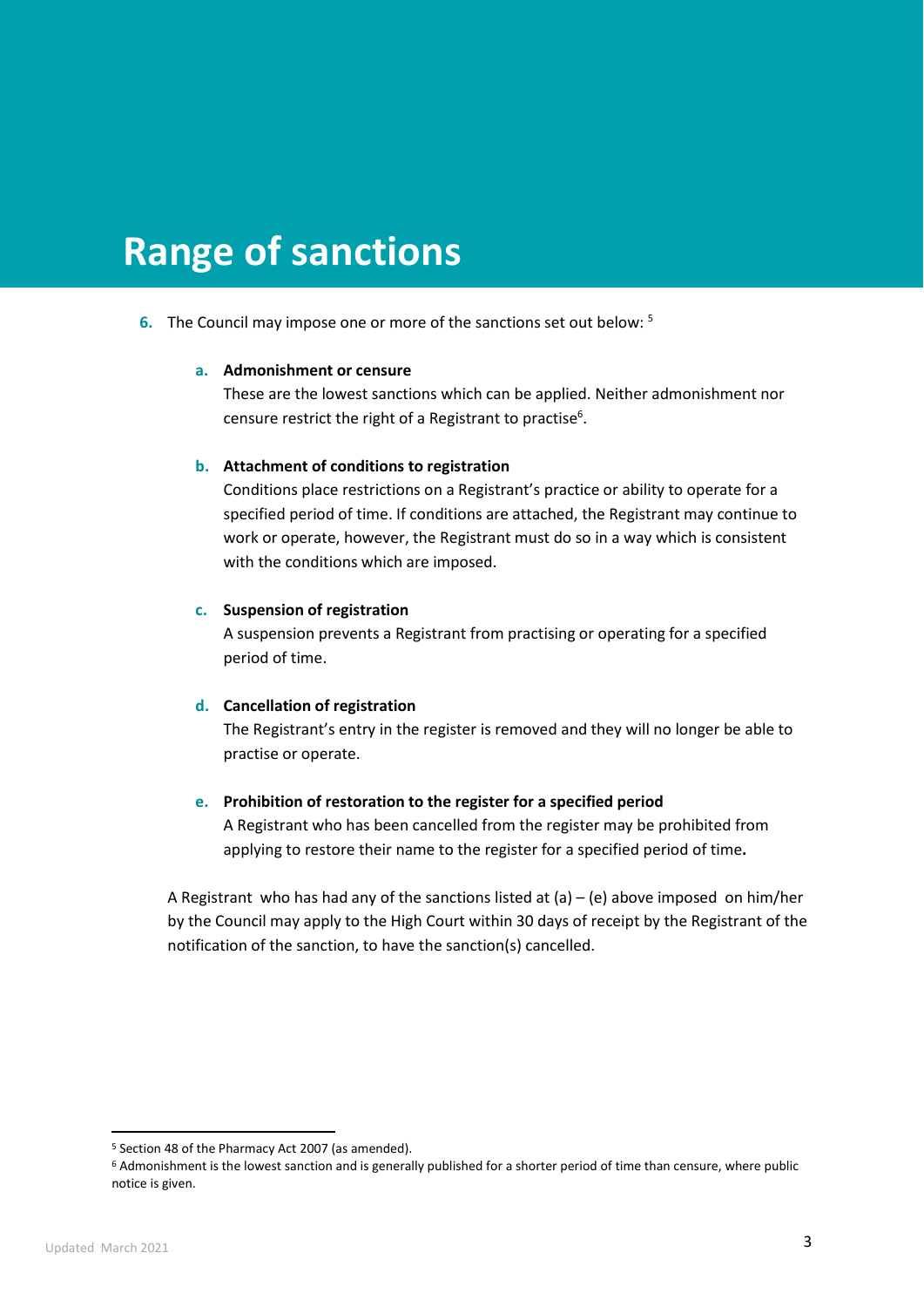**7.** Further information on the available sanctions is contained on pages 14-19 of this guidance.

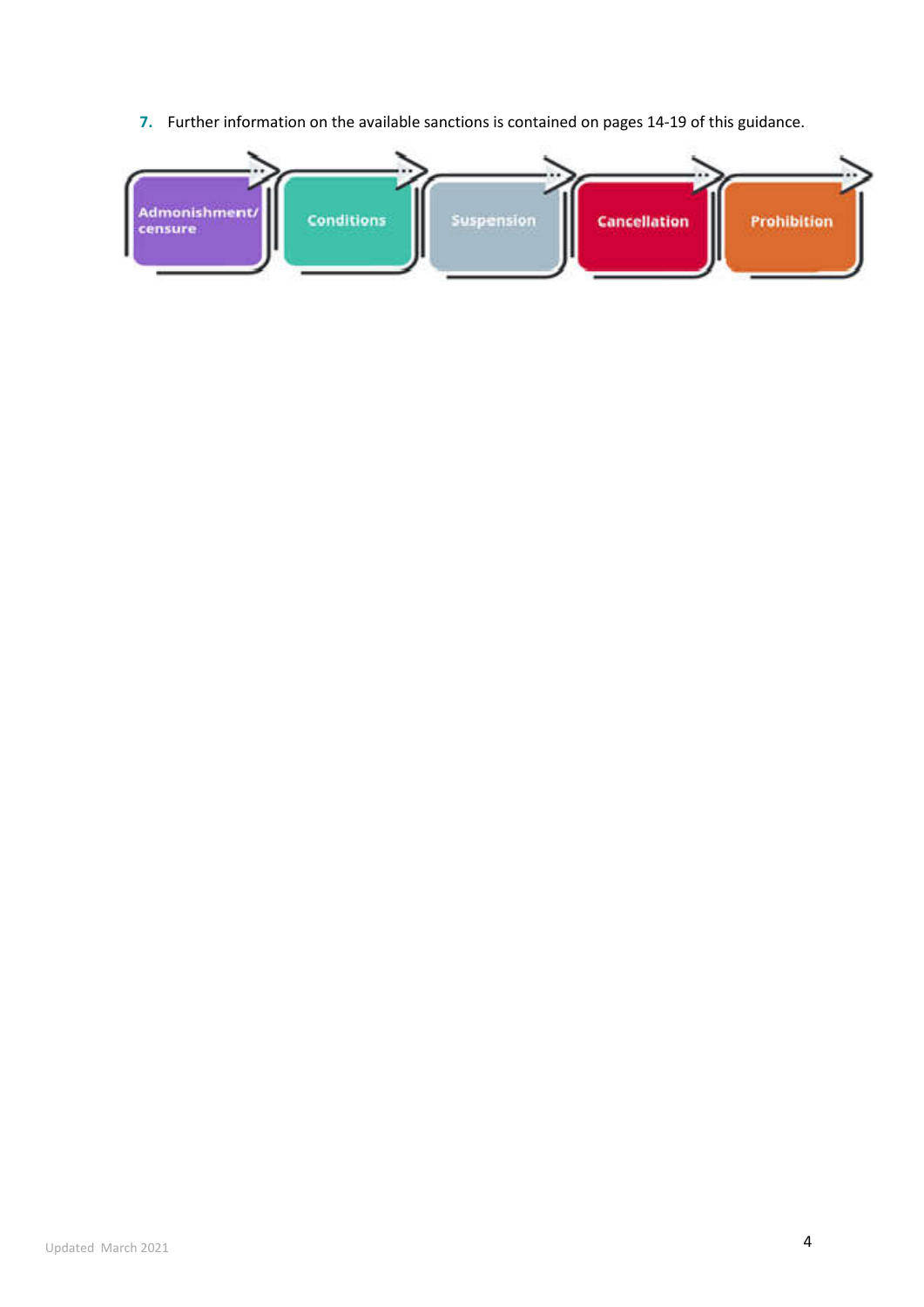# **Why are sanctions imposed?**

- **8.** Sanctions are imposed in order to:
	- **a.** protect the public from a risk of harm and to promote the health and safety of the public,
	- **b.** promote and maintain public confidence in the pharmacy profession and the delivery of pharmacy services and its regulation,
	- **c.** promote and maintain proper professional standards and conduct for the members of the profession and those who operate pharmacies.
- **9.** Patients need to be able to trust a Registrant. Therefore, Registrants must make sure that their conduct justifies patients' trust in them and the public's trust in the profession.
- **10.** The primary purpose of sanction is to protect the public and to maintain confidence in the profession, although sanction may also have a punitive element<sup>7</sup>. The fact that a sanction may have a punitive effect will not make such a sanction inappropriate where its purpose is to protect the public interest.

<sup>7</sup> *The Law Society of Ireland v Tobin, [2017] IECA 215*; "*the sanctions available to the trial judge … serve the dual purpose. There is a punitive element as well as the necessary protection of the public and its confidence in the solicitors' profession, and the upholding of the integrity and good name of the profession.*"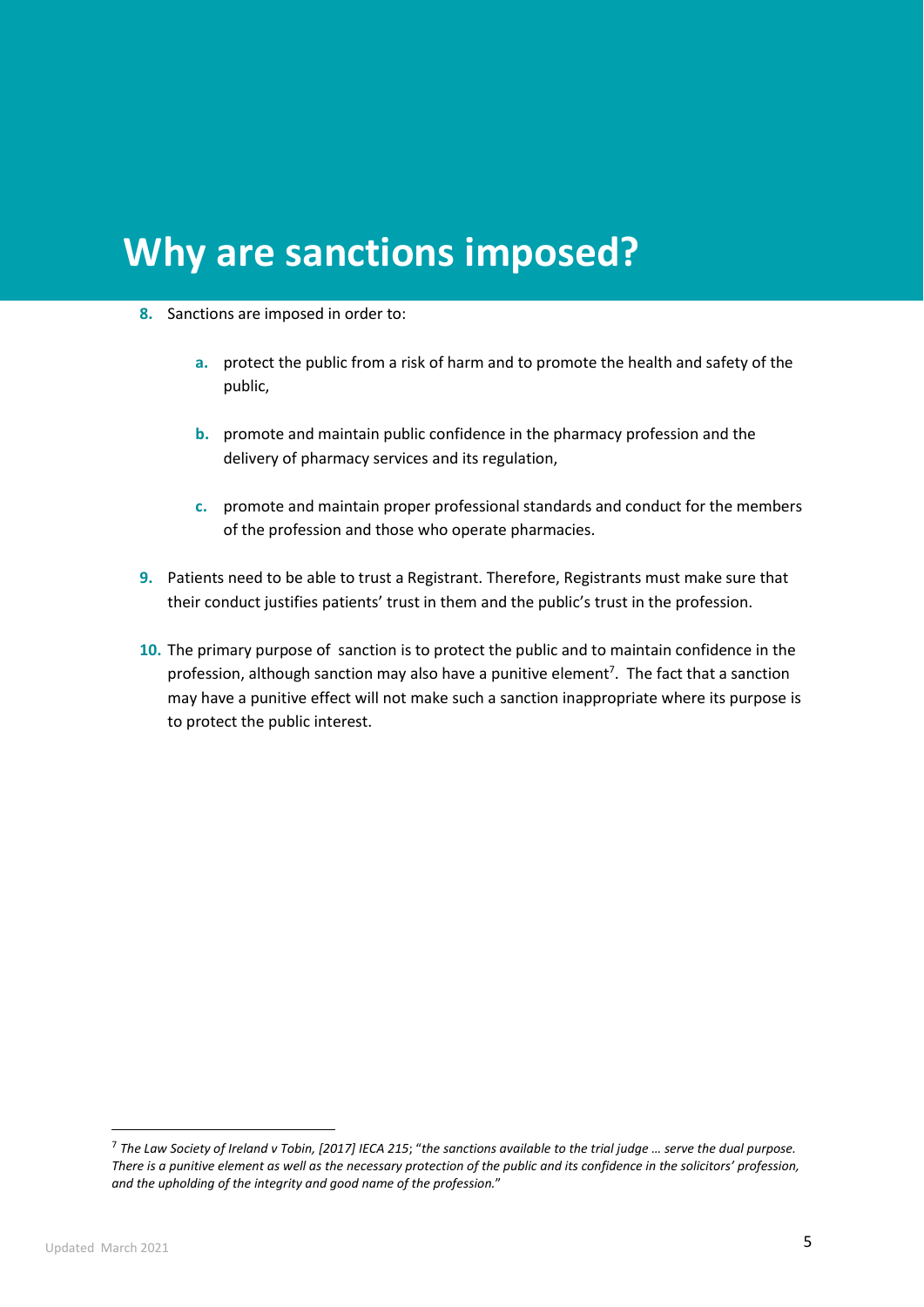# **Proportionality and leniency**

### **Proportionality and leniency**

- **11.** If a Committee of Inquiry makes findings against a Registrant following a hearing, the Council must impose a sanction on that Registrant<sup>8</sup>. This is necessary to fulfil the overarching aim of protecting the public and is required under the Pharmacy Act 2007 Act (as amended).
- **12.** The Council must have regard to the principle of proportionality in deciding which sanction to impose. It must weigh the interests of the public against those of the Registrant. The Council must choose a sanction, or sanctions, which do not go further than is necessary to meet this objective.
- **13.** The Council must also afford the Registrant, against whom findings have been made, with as much leniency as possible in the circumstances, whilst also ensuring that the public interest is protected.

<sup>8</sup> Section 48(1)(b) of the Pharmacy Act 2007 (as amended).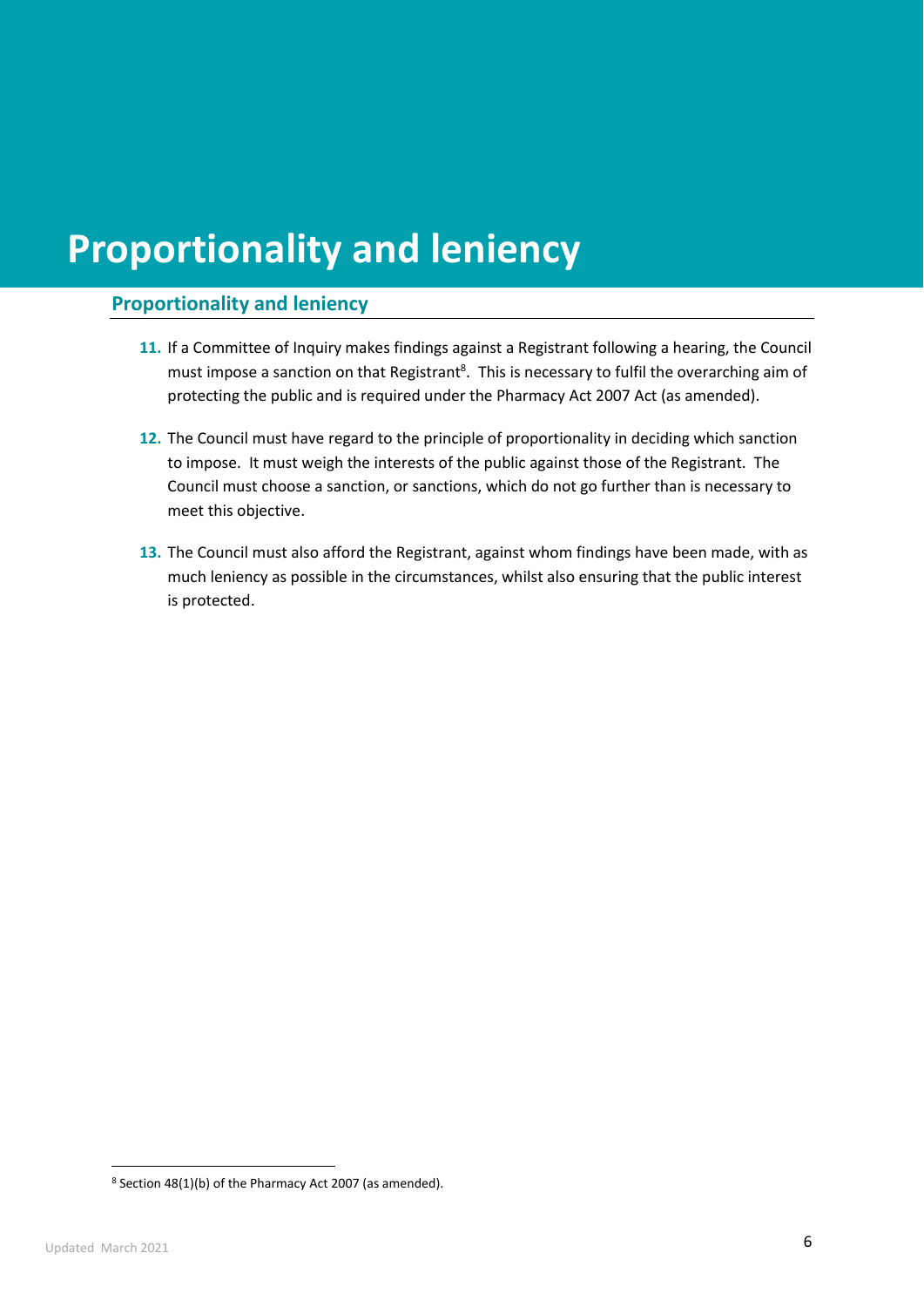# **Mitigating and aggravating factors**

- **14.** The Council will consider any mitigating and aggravating factors that may have an impact on sanction. The Council will decide whether a factor is a mitigating or aggravating factor, having regard to any submissions made on behalf of the Registrar or the Registrant. The weight which the Council gives to a mitigating or aggravating factor is a matter for the Council, having regard to the nature of the findings and its role in protecting the public. The factors set out below are not exhaustive, nor will they be relevant in every case.
- **15.** Some factors may be considered as mitigating or aggravating depending on the circumstances of the findings, for example the chronic/relapsing nature of an addiction. On one view, this could be seen as a mitigating factor, as the individual may have acted on the basis of impulses outside their control. Alternatively, it could be seen as an aggravating factor, as it may increase the likelihood of relapse.

### **Mitigating factors**

- **16.** The Council needs to consider and balance any mitigating factors presented by the Registrant against the aim of imposing the appropriate sanction.
- **17.** Mitigating factors carry less weight in fitness to practise proceedings than in criminal proceedings because the primary purpose of sanction is to protect the public and the standing of the profession, rather than to be punitive.

#### **Examples of mitigating factors include:**

#### **18. Insight and remediation**

Insight may be demonstrated by evidence that the Registrant accepts and understands the problem giving rise to the complaint and has insight into their failings. It may also be demonstrated by the Registrant's attempts to address or remediate those failings. Insight may be demonstrated by the Registrant admitting matters relating to the case (to include early, open and full admissions), apologising to the patient, making efforts to prevent behaviour or issues recurring or correcting deficiencies in performance. Expressing insight involves demonstrating reflection and remediation.

Factors which may show that a Registrant has insight include:

**a.** accepting they should have behaved differently,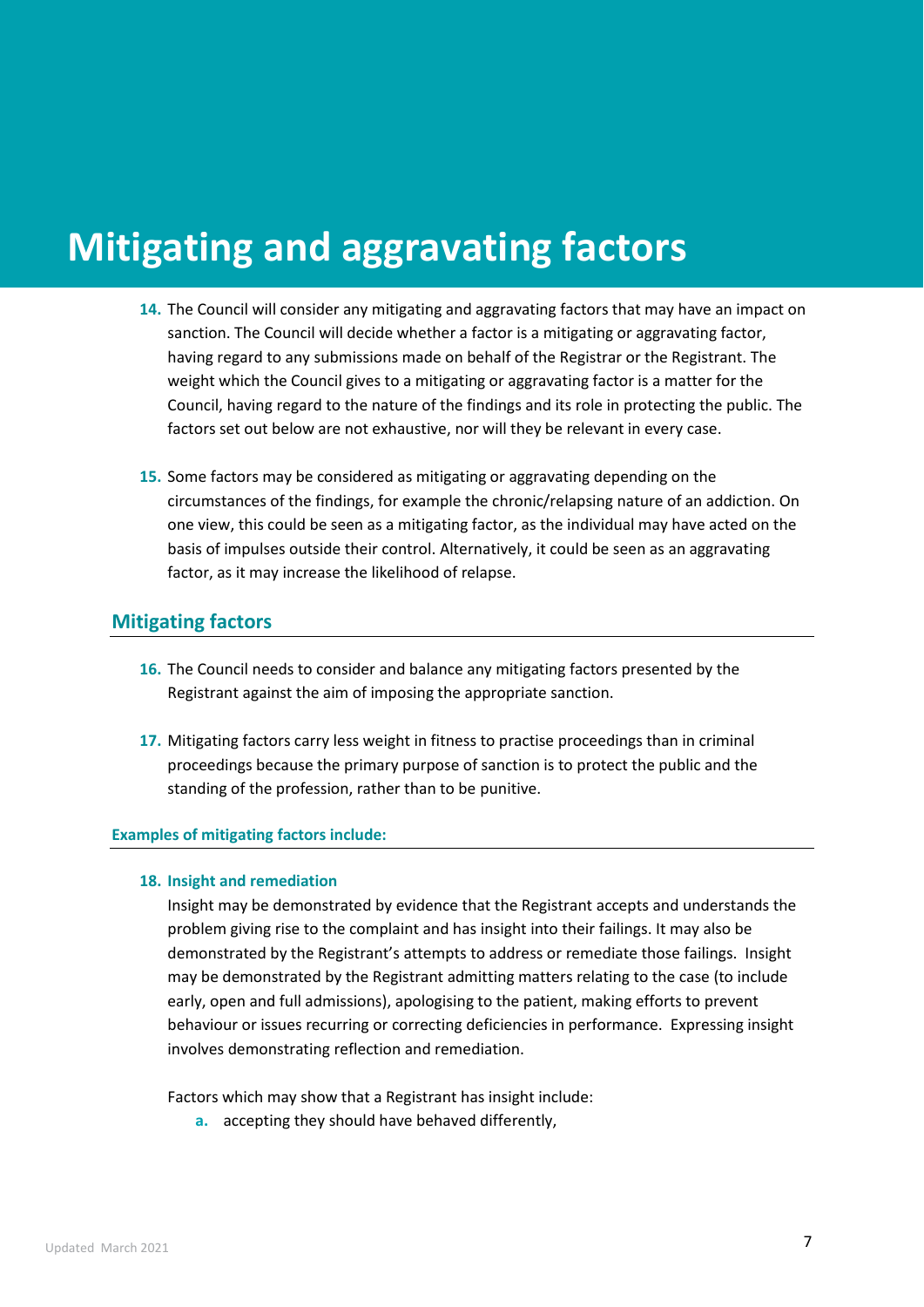- **b.** taking timely steps to remediate and/or apologising at an early stage before the hearing. However, the Council will be mindful that a Registrant may, for other reasons, not have been in a position to offer an apology,
- **c.** demonstrating the timely development of insight during the investigation and hearing.

The Council will assess whether the Registrant has demonstrated genuine insight. However, the primary concern of the Council will be public protection. The Council may take into account that cultural differences or personal circumstances (e.g. ill health) may affect how a Registrant shows or expresses insight.

#### **19. Adherence to principles of good practice**

This could be demonstrated by evidence that the Registrant is adhering to principles of good practice, such as by keeping up to date and only working within their area of competence.

#### **20. Previous history**

This could include evidence that the Registrant has not previously been the subject of an inquiry which resulted in findings or an undertaking.

#### **21. Circumstances leading up to any complaints**

The Council may consider whether the complaint relates to a single, isolated incident in an otherwise unblemished career, the Registrant's level of experience or whether they are new to the Irish pharmacy system. However, in cases involving serious misconduct or serious poor professional performance, the Registrant's level of experience will have limited influence on the Council's decision. Consistent poor practice or misconduct is not acceptable simply because of inexperience.

#### **22. Personal and professional matters**

This factor might include matters such as stress, including work-related stress for example, or lack of adequate supervision. Lapse of time may be a relevant factor to be taken into account. However, public protection will take precedence over likely hardship to the individual being sanctioned.

#### **23. References or testimonials**

The Council may take account of references or testimonials. In considering the weight to be given to them, the factors Council will have regard to include:

- **a.** whether the testimonial is relevant to the specific findings against the Registrant,
- **b.** how long the author has known the Registrant and the relationship between them (i.e. senior colleague) and whether a professional referee is qualified to comment,
- **c.** whether there is any evidence that the author has a conflict of interest in providing the reference/testimonial.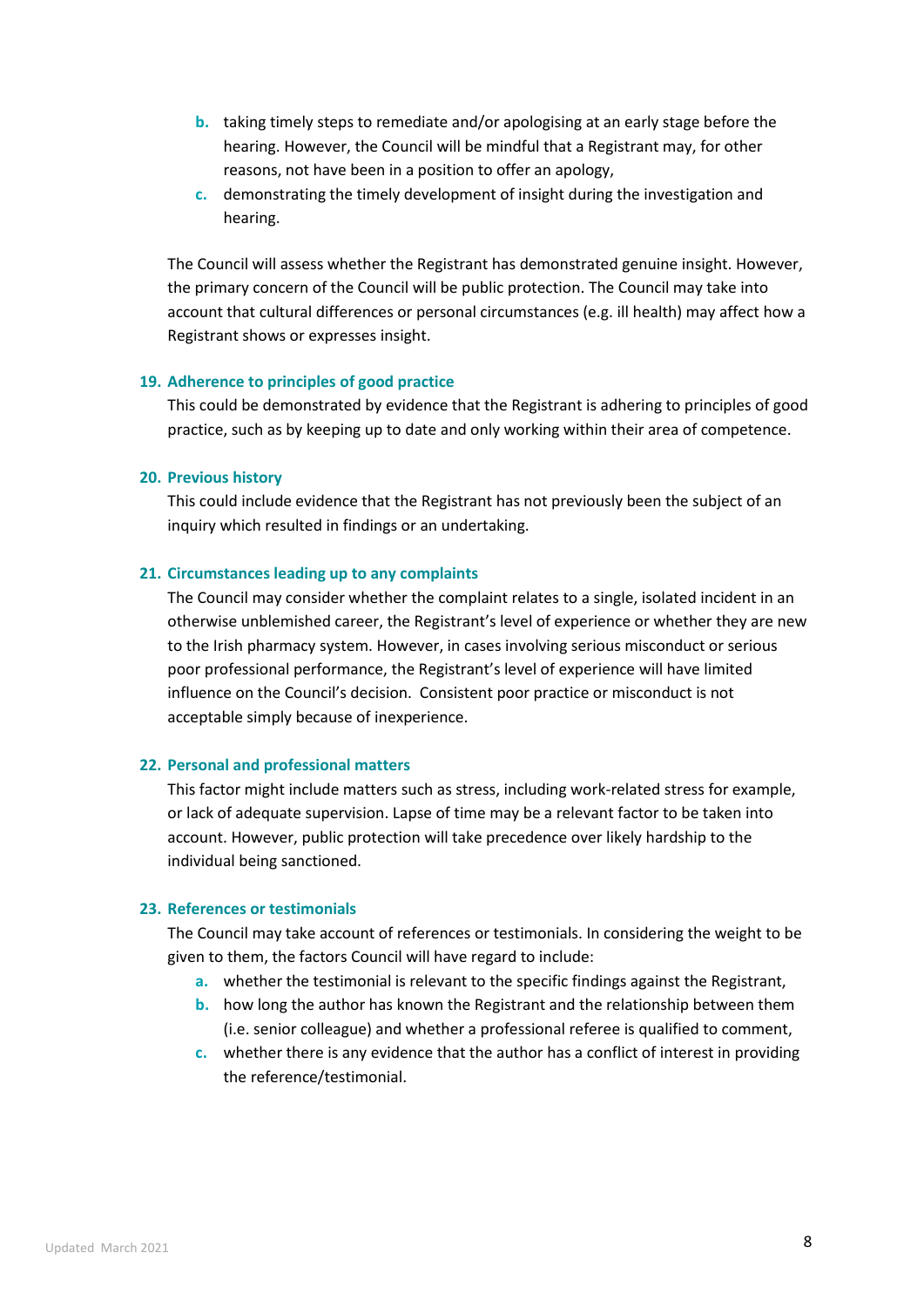- **24.** The Council will decide what weight, if any, to give to factors the Registrant claims to be mitigatory ones<sup>9</sup>. Where the Council does not consider the factors relied upon are relevant or truly mitigatory, it will give reasons for its view.
- **25.** The factors set out in this section are not exhaustive and they will not be relevant in every case.

### **Aggravating factors**

**26.** The Council will consider and balance any aggravating factors presented to it against the aim of imposing an appropriate sanction.

#### **Examples of aggravating factors include:**

#### **27. Lack of Insight**

It is important for the Council to consider insight, or lack of, when determining sanction. Factors which show that a Registrant may lack insight include:

- **a.** refusing to accept their mistakes,
- **b.** promising to remediate, but failing to take appropriate steps to do so,
- **c.** failing to demonstrate the timely development of insight.

The Council should be aware, however, that cultural differences and the Registrant's circumstances (for example, ill health) may affect how and when a Registrant expresses insight.

#### **28. Previous findings**

Where the PSI, or another regulator, in this jurisdiction or another, has previously made findings in respect of a Registrant, the Council may consider this to be an aggravating factor. Council should note that information in relation to previous findings may not have been available to the Committee of Inquiry.

#### **29. Previous convictions**

Registrants are expected to act with integrity and uphold the law. Where a Registrant has been convicted of an offence, in Ireland or another jurisdiction, the Council may consider this to be an aggravating factor. The Council should have regard to the nature and seriousness of the previous offence and other relevant matters, as appropriate.

<sup>9</sup> In the case of *Dowling v An Bord Altranais agus Cnaimhseachais na hEireann [2017] IEHC 62*; Ni Raifeartaigh J spoke about the generalised manner in which the mitigating factors were dealt with by the Board, and said that "*the generalised manner in which the mitigating factors were dealt with in its letter may have been indicative of inadequate weight having been placed on these factors*."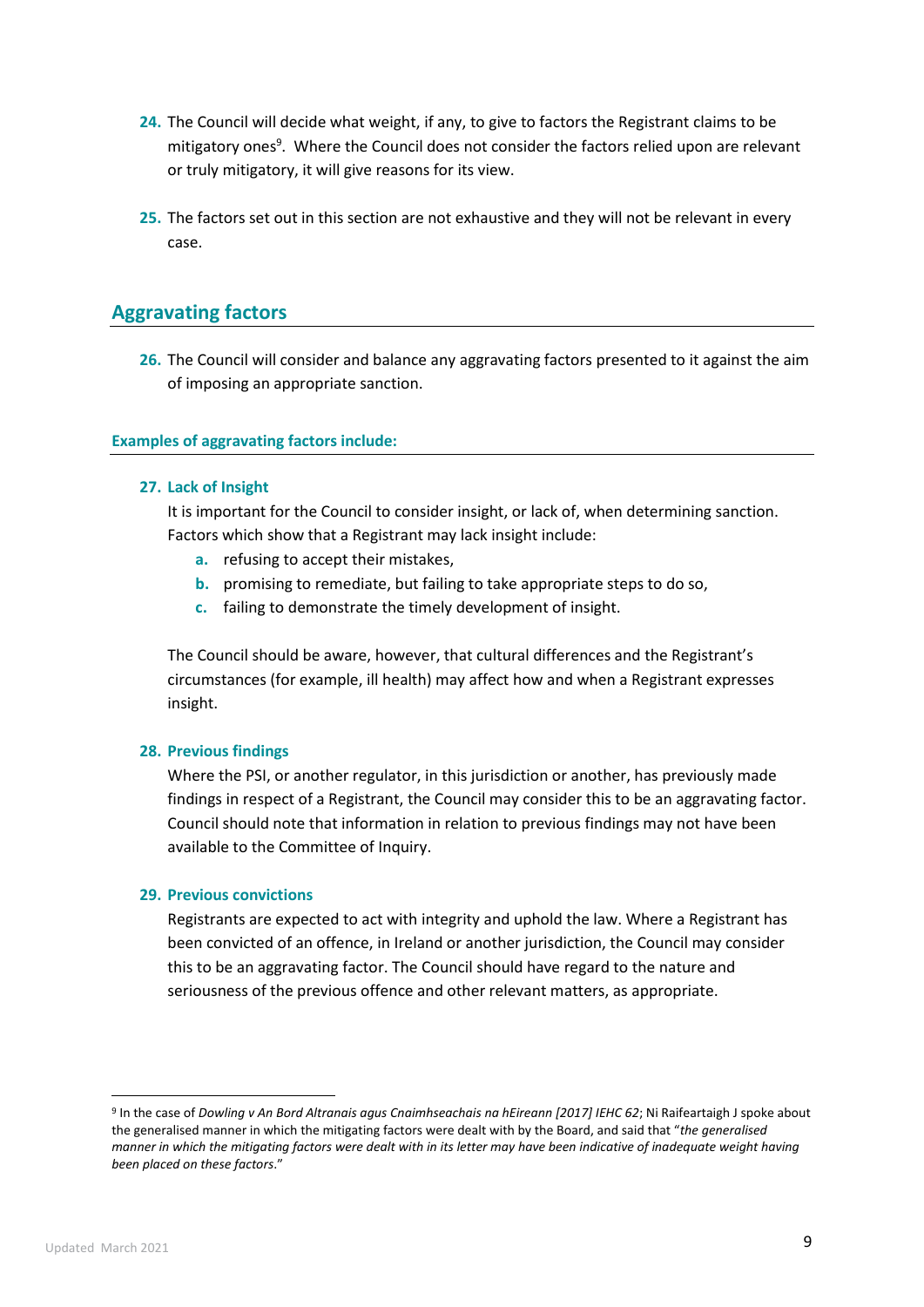#### **30. Failure to comply with previous sanctions or undertakings**

Where a Registrant has failed to comply with a previous sanction or failed to adhere to undertaking(s) given to the Registrar, Committees of Inquiry, the Council or a Court, the Council may consider this to be an aggravating factor.

#### **31. Abuse of position of trust**

Such an abuse may arise where, for example, a Registrant takes advantage of a vulnerable person(s).

#### **32. Position within pharmacy**

Where the misconduct, poor performance or other breaches have been committed by a person in charge of the pharmacy premises (e.g. owner, superintendent, supervising pharmacist), they will be viewed more seriously than if a Registrant was not in such a position.

#### **33. Aggravating factors indicating more serious action is required**

Some aggravating factors are likely to lead the Council to consider imposing a more serious sanction. These include as follows:

- **a.** dishonesty,
- **b.** drug or alcohol misuse,
- **c.** sexual misconduct.

#### **(a) Dishonesty**

- **34.** Dishonesty on the part of a Registrant is particularly serious as it undermines trust in the profession, even where no patient harm has occurred. Registrants have a duty of candour to their regulator and to the wider public. There are some acts which, while not presenting a direct risk to the public, are so serious that they undermine, or have the potential to undermine, confidence in the profession as a whole. Dishonesty is of particular concern where it is premeditated, persistent and/or attempts are made to cover up errors or misconduct.. Cases involving dishonesty can be complicated. Therefore, the Council will consider the context in which the dishonesty took place and it will assess its impact on the public's trust in the profession and any public safety implications.
- **35.** Examples of dishonesty in the professional context include:
	- **a.** defrauding an employer, the Health Service Executive or patients,
	- **b.** providing false or misleading information on a CV or providing false references,
	- **c.** falsifying patient records,
	- **d.** dishonesty in research or scientific matters, which is serious because of potential far reaching consequences.
- **36.** Dishonesty may lead to the Council being less confident that conditions will be adhered to by the Registrant, which may indicate that a more restrictive sanction is required.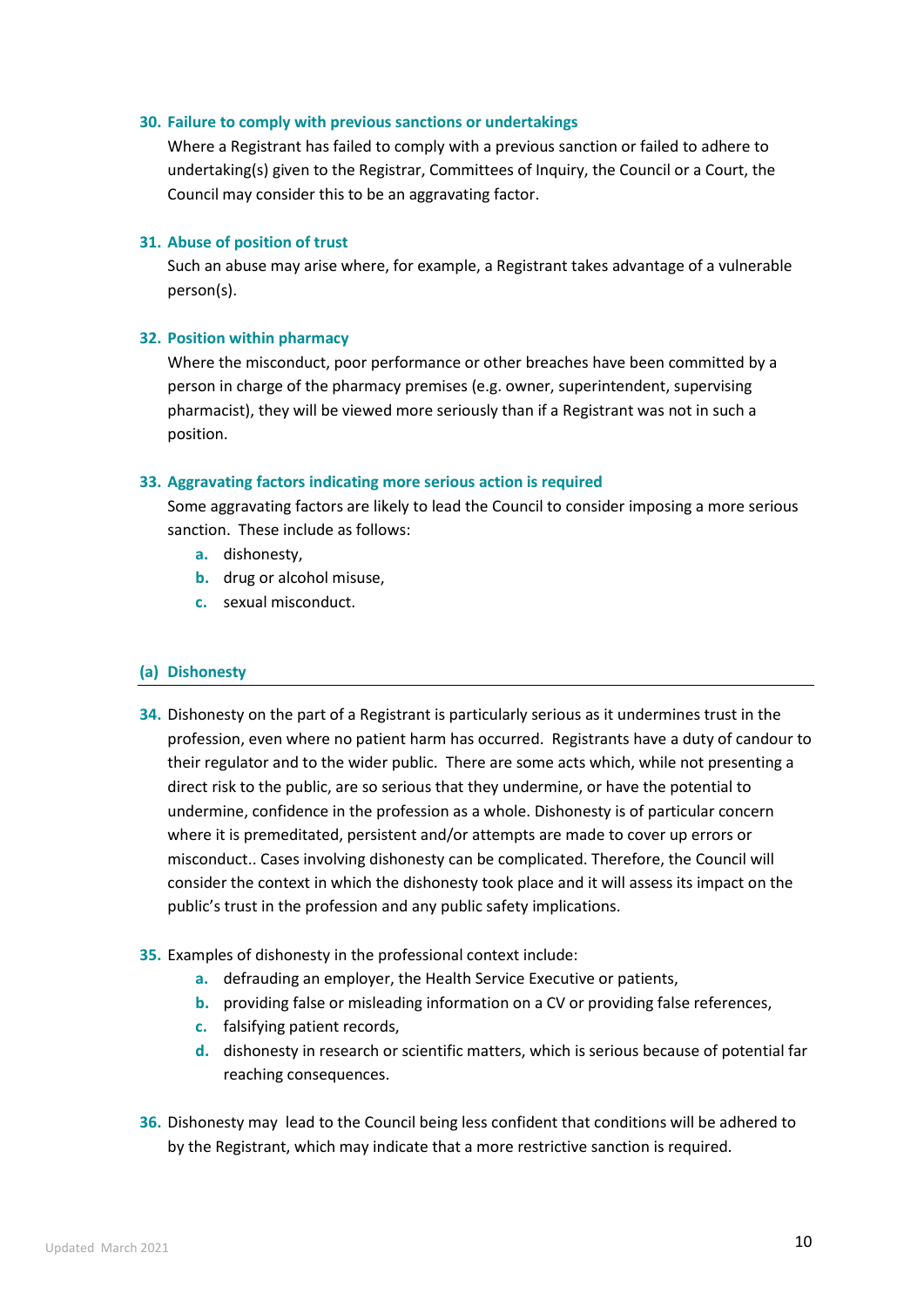**37.** The Council will have regard to the importance of conveying to the public and the profession the fundamental importance of honesty and trust in the practice of pharmacy**.** 

#### **(b) Drug or alcohol misuse**

- **38.** A Registrant should act with honesty and integrity and uphold the law, including in respect of the use of drugs and alcohol. Any significant or persistent failure in this regard which is the subject of findings of a Committee of Inquiry is viewed as a very serious matter.
- **39.** Where a Registrant is suffering from drug or alcohol addiction, they must take appropriate steps to make sure this does not affect patient safety. The aggravating factors that are likely to lead to more serious action (this list is not exhaustive) are:
	- **a.** being under the influence of alcohol and/or drugs in the workplace or while on duty,
	- **b.** misuse of alcohol and/or drugs that has impacted and/or is impacting on the Registrant's clinical performance and caused serious harm to patients or put public safety at serious risk,
	- **c.** misuse of alcohol and/or drugs that has led to a criminal conviction, particularly where a custodial sentence was imposed.

#### **(c) Sexual misconduct**

- **40.** Due to the patient facing role of Registrants they are placed in a position of trust, in particular in relation to children and vulnerable adults. It is imperative for reasons of patient safety and upholding the reputation of the profession, that any abuse of this position of trust is treated with the utmost seriousness.
- **41.** Sexual misconduct may encompass conduct ranging from assault (including unnecessary or non-consensual physical examination of patients) to forming inappropriate relationships with children or vulnerable adults or downloading child pornography.
- **42.** Evidence of sexual misconduct is likely to result in the sanction of cancellation of registration unless there are significant mitigating circumstances which make cancellation inappropriate.
- **43.** Sexual misconduct will be viewed very seriously where the conduct results from or involves the following circumstances:
	- **a.** A conviction for a sexual offence.
	- **b.** Abuse of a position of trust.
	- **c.** Sexual offences involving children or vulnerable adults (including child pornography).
- **44.** In cases of sexual misconduct, if the Council decides to impose a sanction other than cancellation, clear reasons should be given.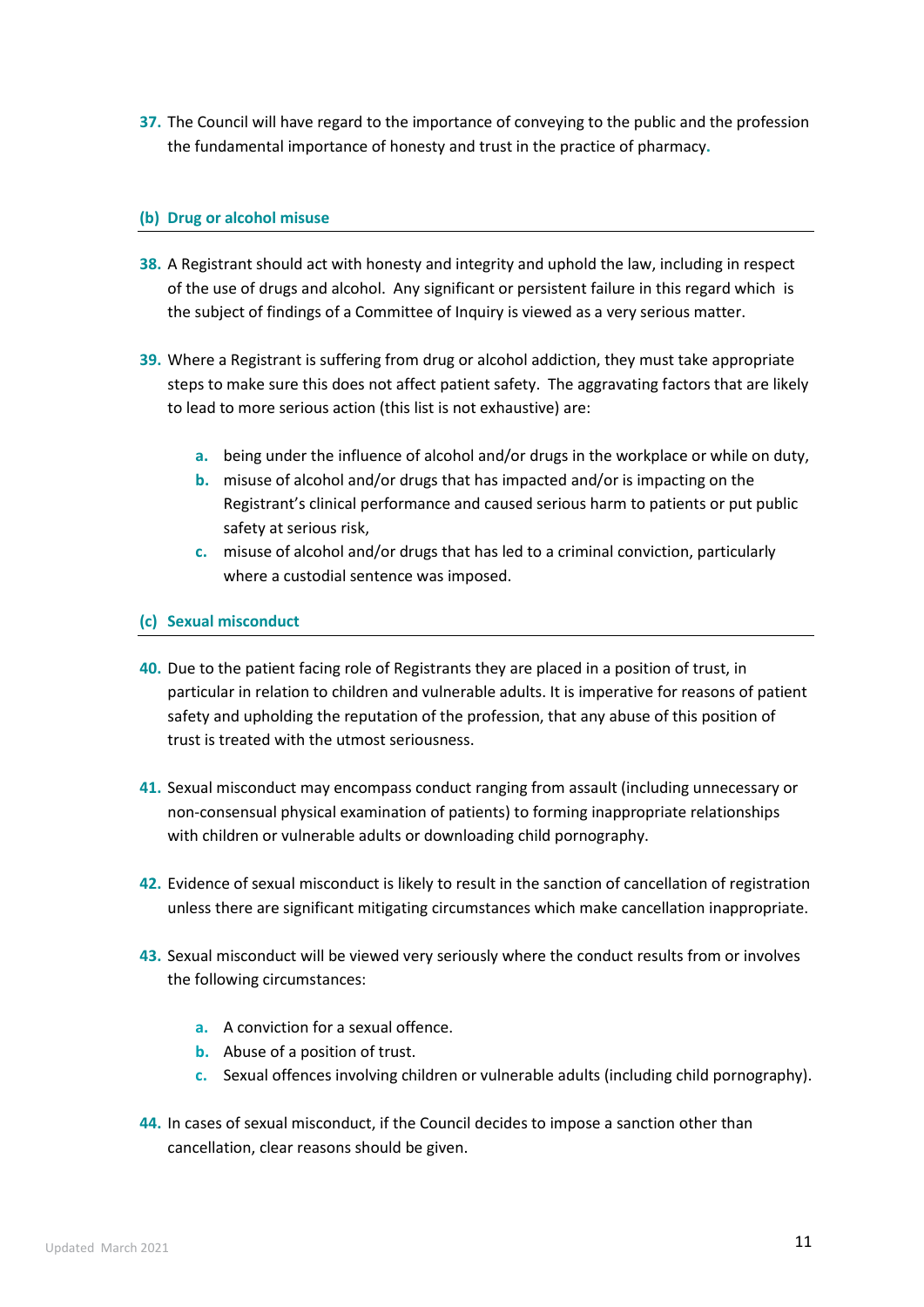# **Other matters relevant to mitigating and aggravating factors**

### **Relevance of patient outcome / risk of harm**

**45.** The fact that a patient ultimately came to no harm will be less relevant than the risk posed by the behaviour of the Registrant. Patient outcome may be taken into account, where appropriate, in determining sanction.

### **Relevance of criminal convictions**

- **46.** The purpose of disciplinary proceedings is to consider whether there is a need to restrict registration in order to protect the public and to maintain high standards and public confidence in the profession.
- **47.** The fact that a Registrant (who has been subject to criminal proceedings in respect of the conduct, the subject of the inquiry) may already have paid a heavy price for their conduct, has little relevance in disciplinary proceedings. An acquittal on criminal charges will not prevent a subsequent inquiry into the events giving rise to the charges.
- **48.** The purpose of the disciplinary inquiry is not to punish a Registrant. However, the fact that a sanction has a punitive effect does not make the sanction inappropriate. The Council is entitled to give greater weight to the public interest than to the consequences for the Registrant of the imposition of the sanction. A sanction or sentence previously imposed in another forum is not necessarily a definitive guide to the seriousness of the offence. The considerations that weigh in the Courts when deciding on sentencing/penalties are not necessarily applicable where the Council is deciding on sanction following a disciplinary inquiry.
- **49.** Convictions for offences involving the following factors will generally be viewed as serious:
	- **a**. Dishonesty, fraud or misrepresentation.
	- **b**. Misuse of drugs or alcohol.
	- **c**. Violence.
	- **d**. Non-consensual sexual acts.
	- **e**. Sexual acts in relation to children including child pornography.
	- **f**. Trafficking in or illegally manufacturing any controlled drug.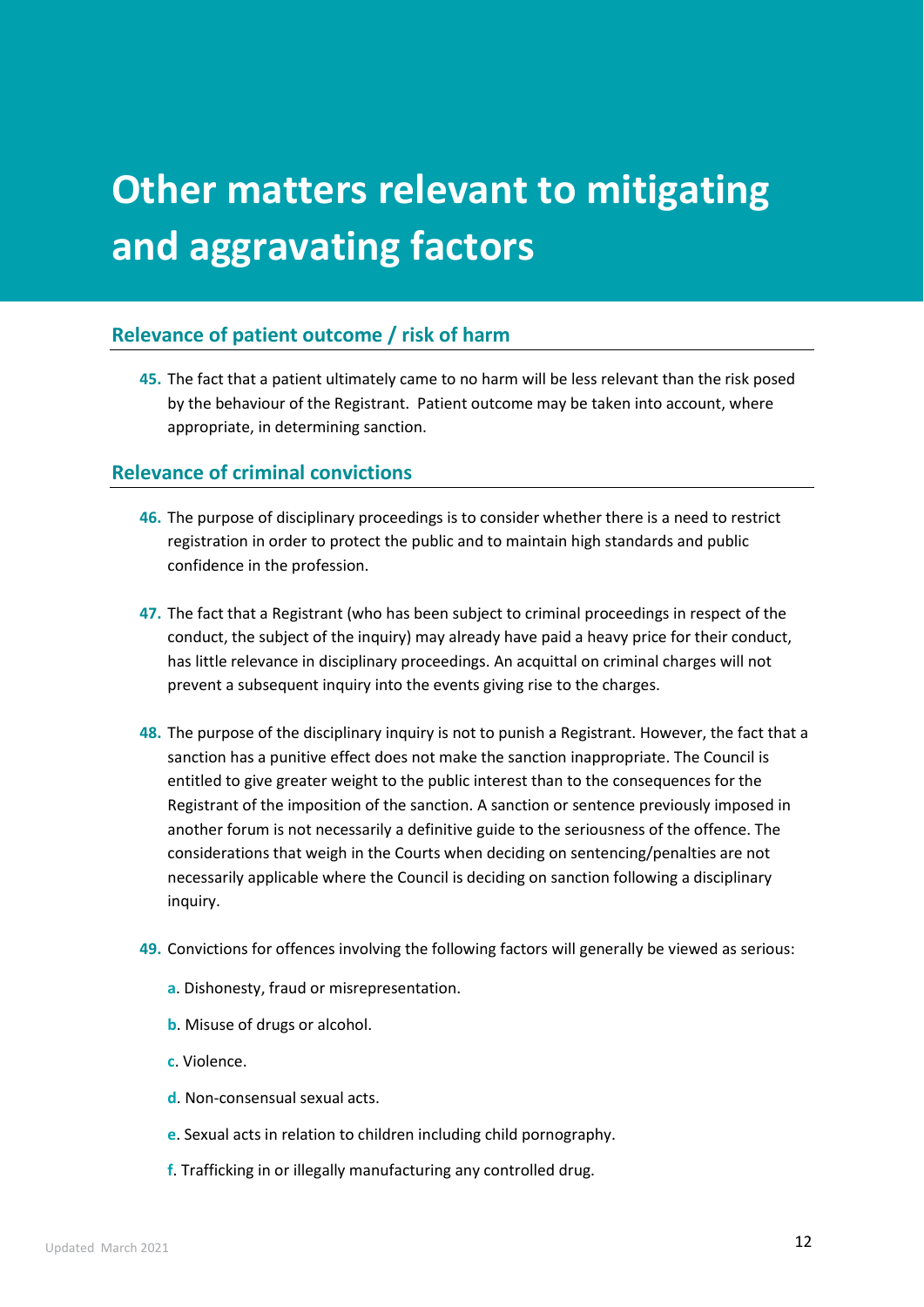**g**. Manufacture, distribution, sale or supply, placing on the market, or offering for sale or supply of a falsified medicinal product.

**h**. Serious threats to public health, safety or welfare.

**i**. A blatant disregard for the law or the system of registration.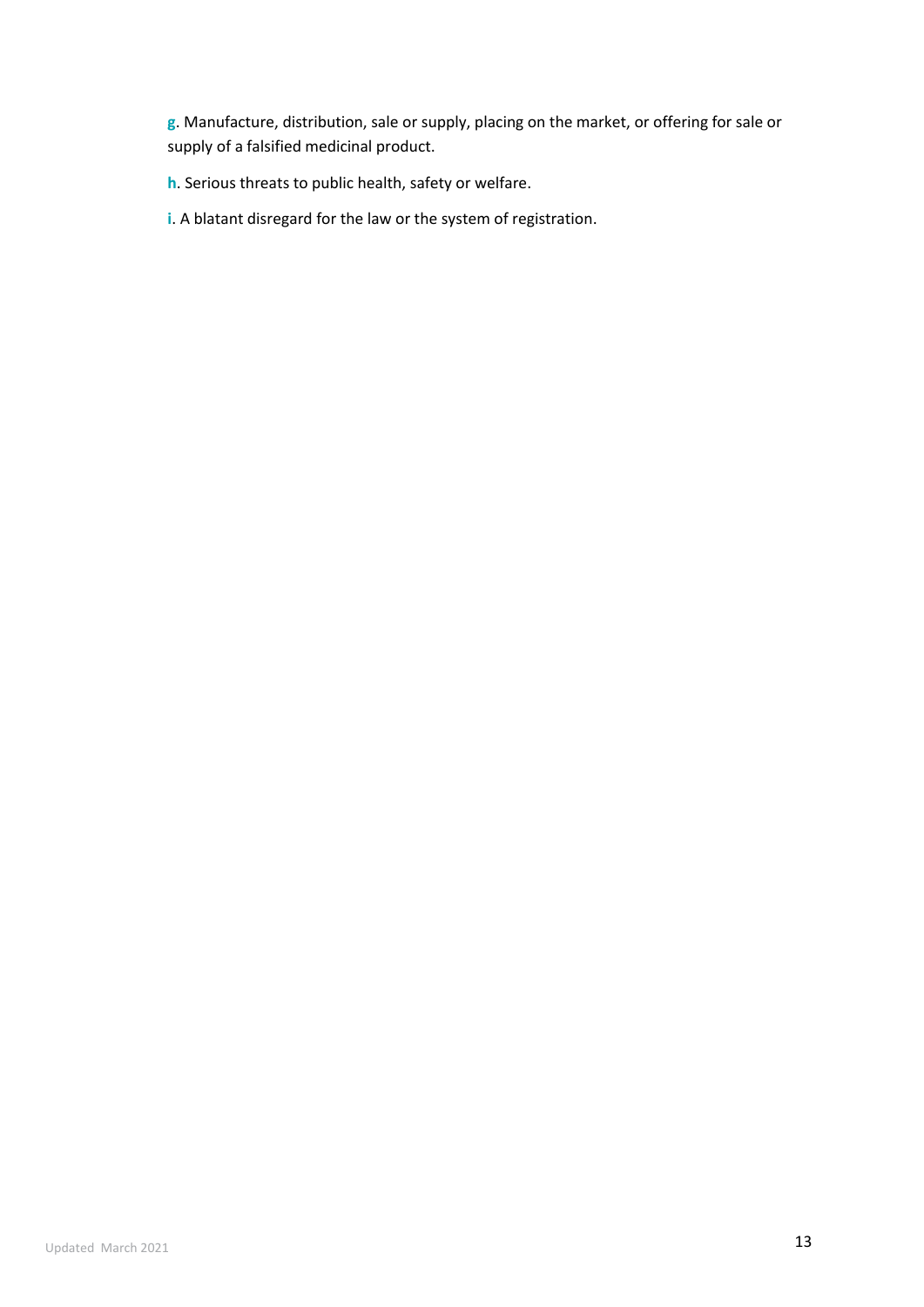# **The imposition of sanction by the Council**

- **50.** The Council will consider the sanction which is to be imposed at a meeting of the Council which is held in private. The Registrant will be afforded the opportunity to make either written or oral submissions to the Council in relation to the sanction to be imposed. The Council will consider the submissions made by or on behalf of the Registrant.
- **51.** The Council must impose a sanction once the complaint is found to be substantiated and findings have been made against a Registrant. The sanction(s) which the Council imposes must be based on the evidence and proven allegations and must take account of the mitigating and aggravating factors, as appropriate.
- **52.** A range of sanctions are available to the Council under Section 48 of the Pharmacy Act 2007 (as amended) and the Council may impose one or more of these (please see paragraph 6 for the range of sanctions).
- **53.** A Registrant may apply to the High Court within 30 days of the receipt by the Registrant of the notification of the sanction for an order for cancellation of a disciplinary sanction. The High Court may make any order it considers just, including an order confirming or modifying the Council decision, or it may give the Council any direction.
- **54.** All sanctions imposed, aside from admonishment and censure, are required to be confirmed by the High Court.

### **Stepped approach to determining sanction**

- **55.** The Council will examine the findings made by the Committee of Inquiry and it will consider what sanction is appropriate to those findings.
- **56.** In selecting the appropriate sanction the Council will start with the least restrictive sanction (admonishment).

If the Council decides that this sanction would not be sufficient to protect the public, the Council will then move on to the next lowest available sanction (censure), and will repeat this process until it decides that a particular sanction is appropriate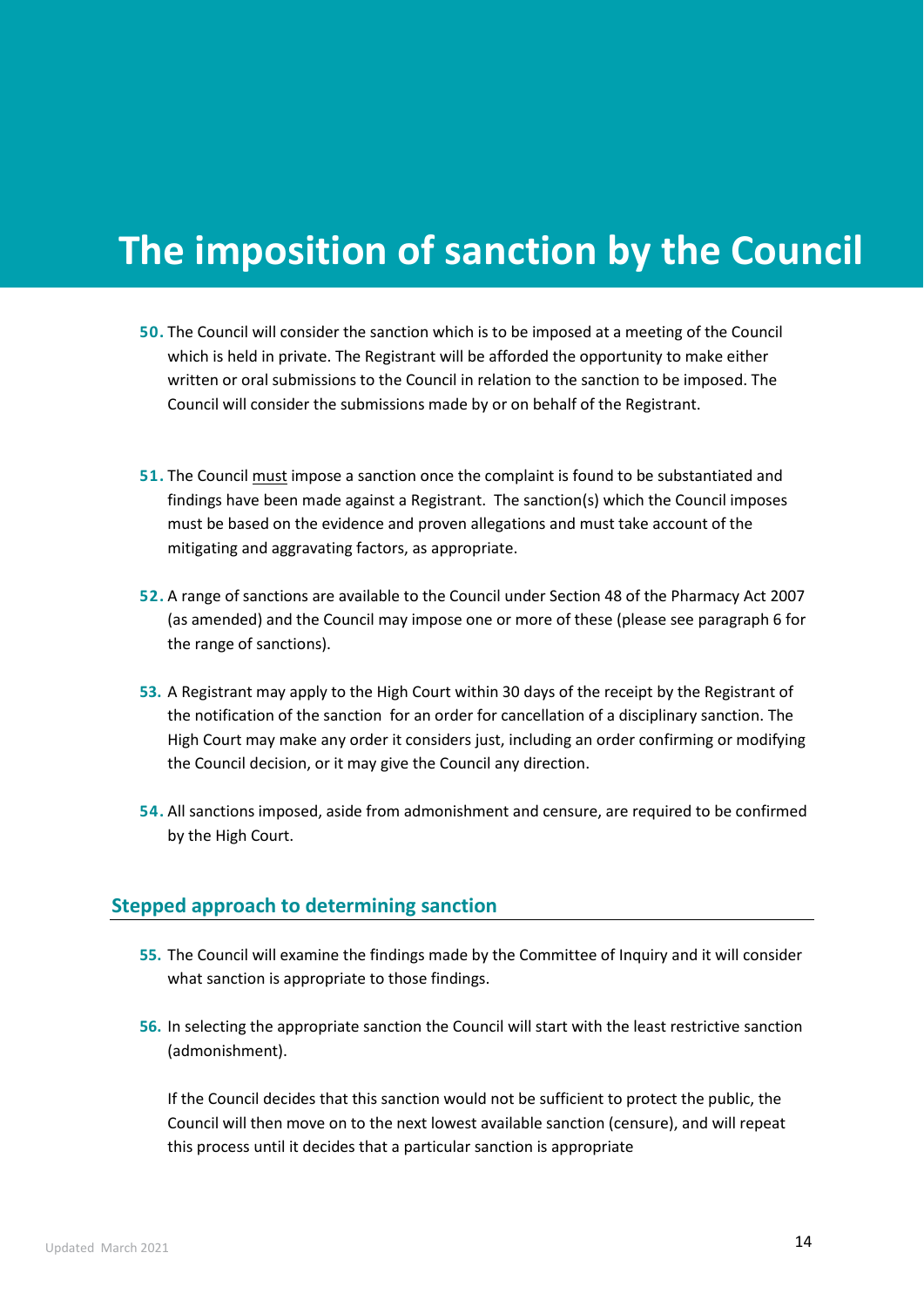Below is a list of sanctions which may be considered.

#### **Admonishment/Censure**

- **57.** This may be the appropriate sanction where the Registrant's practice does not need to be restricted but there is a need to demonstrate to the Registrant and the profession and the public that the conduct or behaviour of the Registrant has fallen below acceptable standards. The sanctions of admonishment and censure are appropriate for conduct at the lower end of the spectrum of concern. Admonishment is appropriate for findings that give rise to the lowest level of concern. The Council will consider whether the sanction provides adequate protection to the public as neither admonishment nor censure restrict practice or the operation of a retail pharmacy business.
- **58.** Admonishment or censure may be the appropriate sanction where the lapse concerned is isolated, there is a low risk of recurrence or the Registrant has shown insight and has taken remedial action.
- **59.** Admonishment or censure are unlikely to be appropriate where the Registrant lacks insight. In this case conditions, suspension or cancellation should be considered.

#### **Attachment of conditions to registration**

- **60.** Where conditions are imposed the Registrant may continue to work or operate but must do so in a way that is consistent with the conditions. Conditions appear on the public register maintained by the PSI.
- **61.** Conditions may be attached to a Registrant's registration where the failure or deficiency can be remedied, or where there is some risk to the public from the Registrant's practice, but that risk can be appropriately dealt with by the attachment of conditions.
- **62.** Conditions are likely to be appropriate where the concerns about the Registrant's practice are such that a period of retraining and/or supervision is the most appropriate way of addressing them. They may also be used where there are concerns in relation to health, performance or where there is evidence of shortcomings in a particular area of practice.
- **63.** Even with a monitoring regime, to a large extent the Registrant will have to be trusted to comply with the conditions and so the Council will need to be confident that the Registrant will adhere to those conditions.
- **64.** Conditions are unlikely to be suitable where the findings relate to issues such as serious overall failings, persistent failings, lack of insight, denial or matters involving dishonesty or abuse of patients.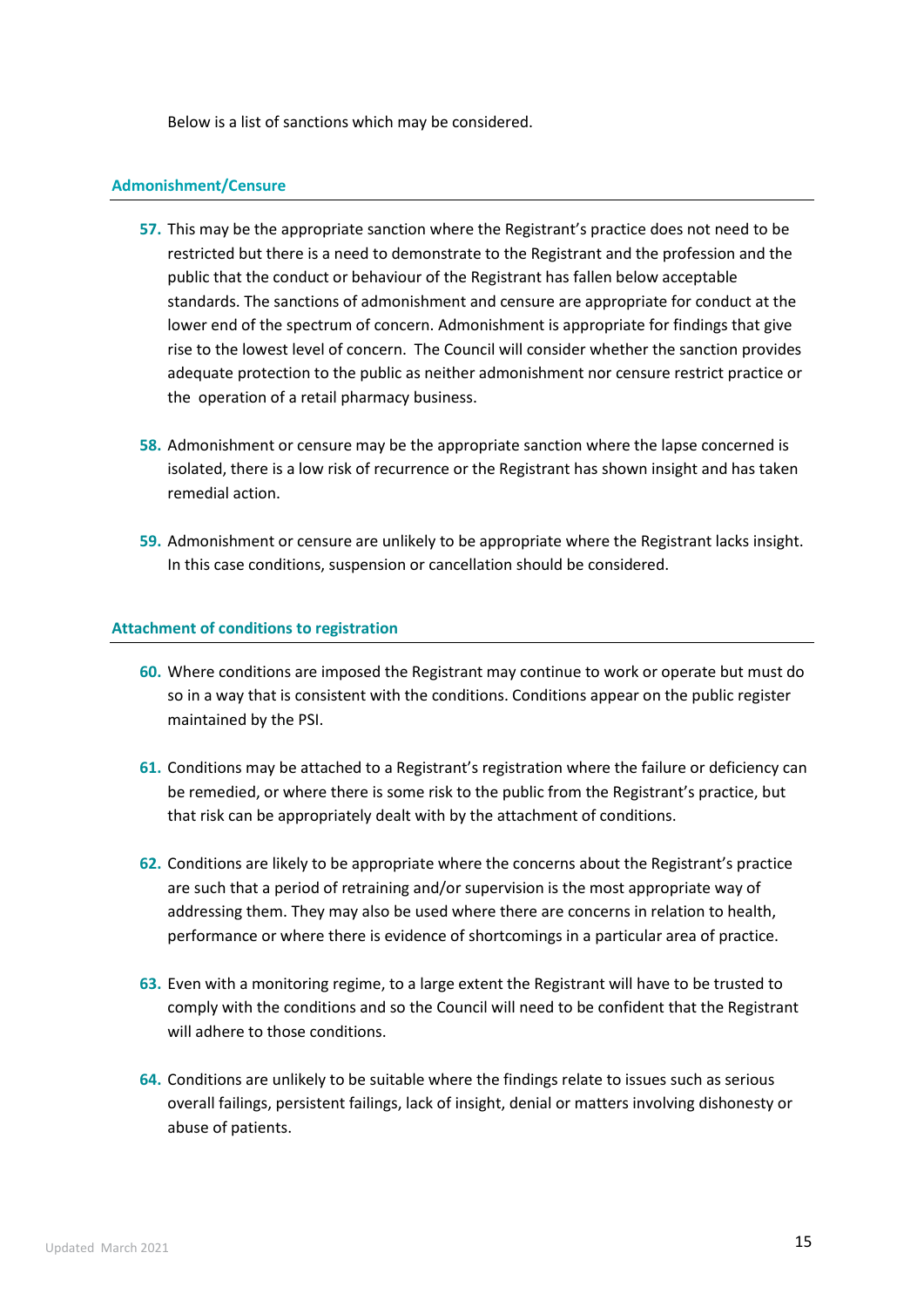- **65.** Conditions need to be clear, realistic, workable and time defined. For example, if a Registrant cannot provide unsupervised care or care outside a particular setting or dispense certain medications by reason of the conditions imposed, it may result in the Registrant being unable to practice. In these circumstances it may be necessary for the Council to suspend or cancel registration, rather than preventing the pharmacist from practising by imposing very arduous conditions.
- **66.** Conditions may be appropriate where there are:
	- **a.** issues involving the Registrant's health,
	- **b.** issues around the Registrant's performance,
	- **c.** identifiable areas of practice in need of assessment and/or retraining,
	- **d.** conditions that are directly relevant to the allegations which were proven at inquiry and are appropriate to remediate the Registrant's deficiencies or impairment.
- **67.** Conditions are likely to be workable where:
	- **a.** the Registrant has insight,
	- **b.** the conditions have a reasonable prospect of being adhered to by the Registrant and there have been no previous failures to adhere to conditions,
	- **c.** they are clear and understandable to all parties involved and are capable of being verified and monitored.
- **68.** Where there are findings relating to adverse physical or mental health, the conditions should include a requirement for the Registrant to be subject to medical supervision as well as supervision at their place of work. Generally, it is not appropriate to impose medical supervision as a condition if the Registrant's fitness to practise has not been found to be impaired by reason of adverse physical or mental health.
- **69.** Where there is a cost attached to conditions, such as the cost of testing, it should be made clear to the Registrant that they will be responsible for meeting this cost.

#### **Suspension of registration**

- **70.** Suspension prevents a Registrant from practising or operating for a period specified by the Council. It has a deterrent effect and can be used to send out a signal to the Registrant, the profession and public about what is regarded as inappropriate behaviour. Suspension will be an appropriate response to misconduct or poor performance that is so serious that action must be taken in order to protect members of the public and to maintain public confidence in the profession. It will be appropriate where a lesser sanction would not adequately protect the public interest and would fail to act as a sufficient deterrent for the Registrant or wider profession.
- **71.** A period of suspension will be appropriate for conduct that is serious but falls short of being fundamentally incompatible with continued registration.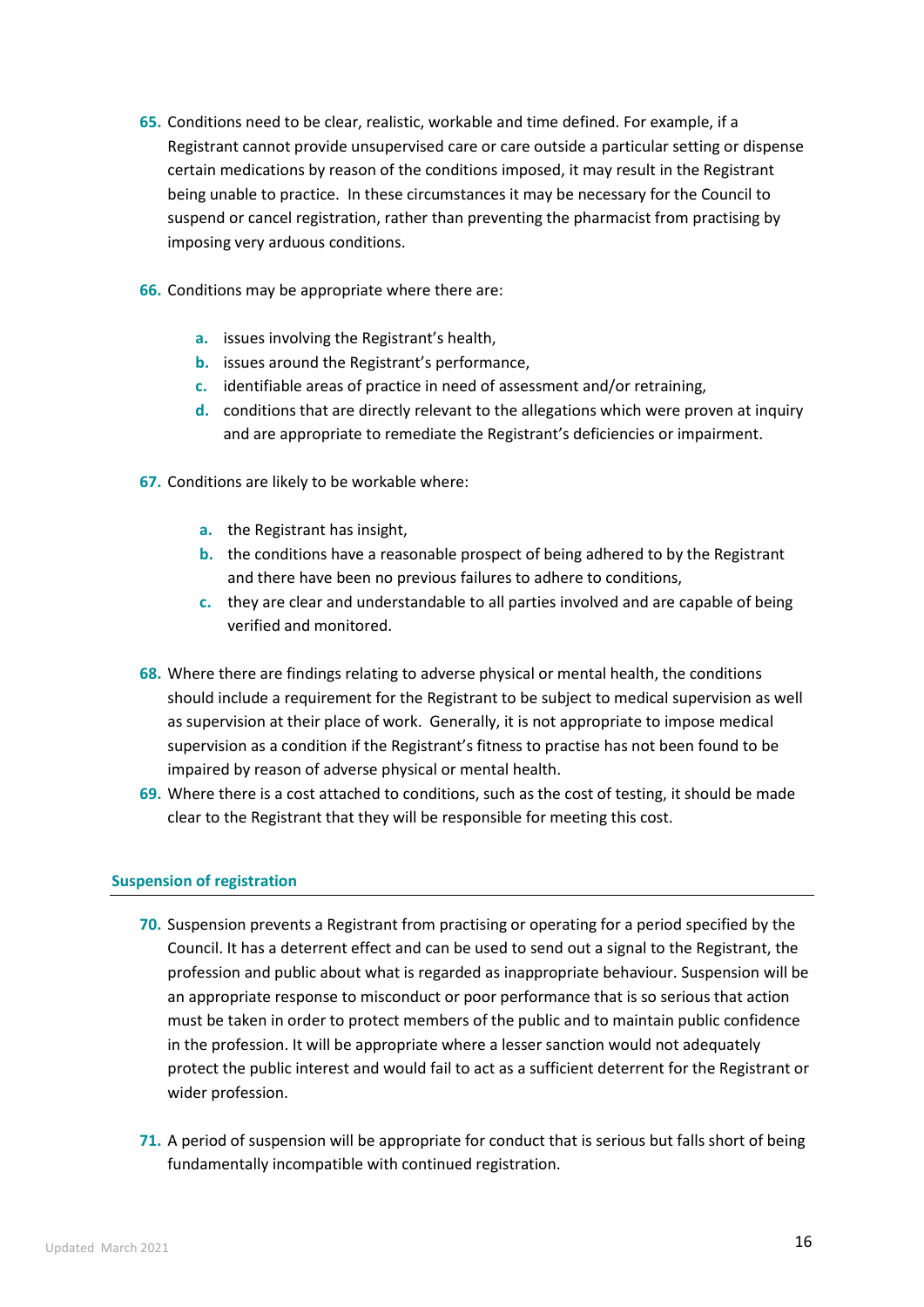- **72.** Suspension may be appropriate in relation to conduct which, while not presenting a risk to patients, undermines confidence in the profession.
- **73.** Suspension may have long term consequences for a Registrant, including dismissal from employment or an inability to secure employment in the future, and this should be taken into account in determining the proportionality of the sanction.
- **74.** Suspension must be for a specified period of time and reasons should be given for the specified period. Suspension may be accompanied by an admonishment or censure, or conditions to come into effect at the conclusion of the period of suspension.
- **75.** The following are examples of the circumstances where suspension may be appropriate:
	- **a.** A serious falling short of the conduct or standards expected of a Registrant, which is fundamentally incompatible with continued registration.
	- **b.** The breach is serious enough that any sanction lower than a suspension would not be sufficient to protect the public or maintain confidence in the profession.
	- **c.** No conditions can be adequately framed to protect the public. In health cases, where the Registrant's ability to practise is impaired and there is a risk to patient safety if the Registrant were allowed to continue to practise even under conditions, or where the Registrant has failed to comply with restrictions or requirements.
	- **d.** A single serious incident in respect of which a lesser sanction would not be sufficient.
	- **e.** Where the Registrant has shown insight and is not considered to be likely to repeat the behaviour but that the breach was serious.
	- **f.** Where it is necessary to send a message to the profession and the public that the conduct complained of is unacceptable.

#### **Cancellation of registration**

- **76.** Where this sanction is imposed, the Registrant's name will be removed from the register and they will no longer be able to work as a pharmacist or operate a pharmacy. Cancellation of registration is a sanction of last resort for serious, deliberate or reckless acts, such as those involving abuse of trust (for example, sexual abuse), dishonesty or persistent failures. It should be used where there is no other way to protect the public, for example, due to a lack of insight, or an inability or unwillingness to resolve matters.
- **77.** Cancellation may be appropriate even where the Registrant does not present a risk to the public but the nature and gravity of the allegations are such that any lesser sanction would lack the deterrent effect or undermine confidence in the profession or in the regulatory process.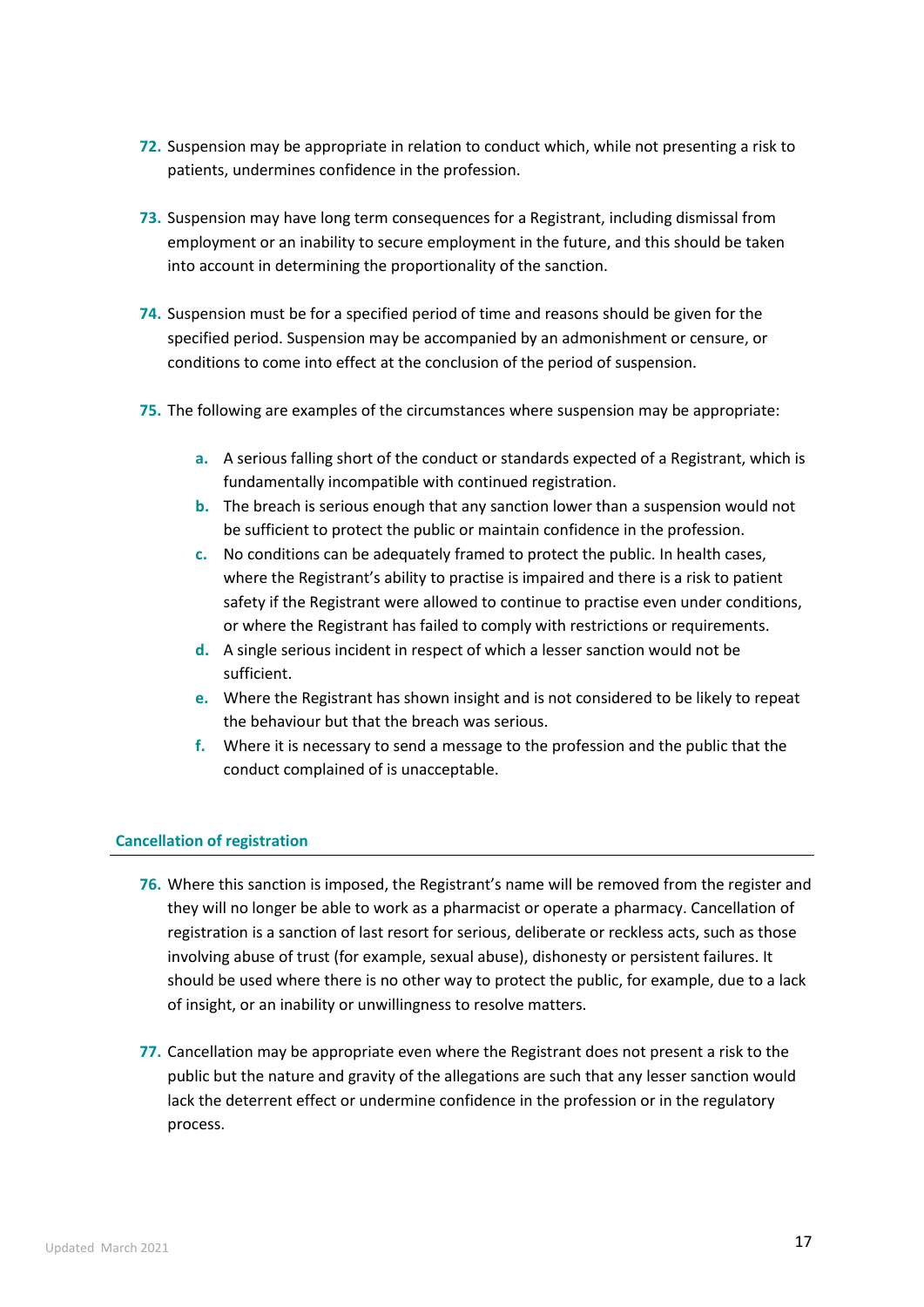- **78.** Cancellation will be appropriate if a Registrant's behaviour is fundamentally incompatible with being a registered professional.
- **79.** Cancellation may be appropriate where:
	- **a.** It is the only sanction that will sufficiently protect the public interest, including reducing the risk of harm and maintaining public confidence in the profession and in its regulation.
	- **b.** The Registrant has harmed others (including physical, emotional or financial harm) or behaved in a way that could foreseeably cause harm, either deliberately or recklessly, through repeated incompetence, due to a medical condition or drug or alcohol abuse, particularly where there is a continuing risk to patients.
	- **c.** The findings involve any serious abuse of position or trust, or violation of rights of patients.
	- **d.** The findings involve any serious misconduct of a sexual nature, in particular sexual abuse or involvement in child pornography.
	- **e.** The findings involve any violent conduct whether towards members of the public or patients where the conduct is such that the public interest can only be satisfied by removal of registration.
	- **f.** The findings involve fraud, theft or dishonesty, especially if persistent or covered up.
	- **g.** The Registrant displays a persistent lack of insight or failure to respond to interventions.
	- **h.** The findings involve convictions or cautions involving any of the conduct or behaviour set out above, including but not limited to any drug related offences or misconduct in relation to controlled drugs.
	- **i.** The findings are serious findings of professional misconduct and any lack of competence or ill health that cannot be addressed by attaching conditions.
	- **j.** The findings involve reckless practice including dangerous dispensing or wilfully unskilled practice.
	- **k.** The findings involve wilful failure to keep essential records.
	- **l.** The findings involve persistent misuse of alcohol or drugs.
- **80.** Clear reasons for cancellation should be given by the Council.
- **81.** Cancellation does not prohibit a Registrant from seeking to be restored to the register in the future, subject to any prohibition outlined below.

#### **Prohibition for specified period on applying for restoration to the register**

**82.** Where there is any concern about when restoration to the register should be permitted to take place, if at all, prohibition on applying for restoration should be considered in conjunction with cancellation of registration.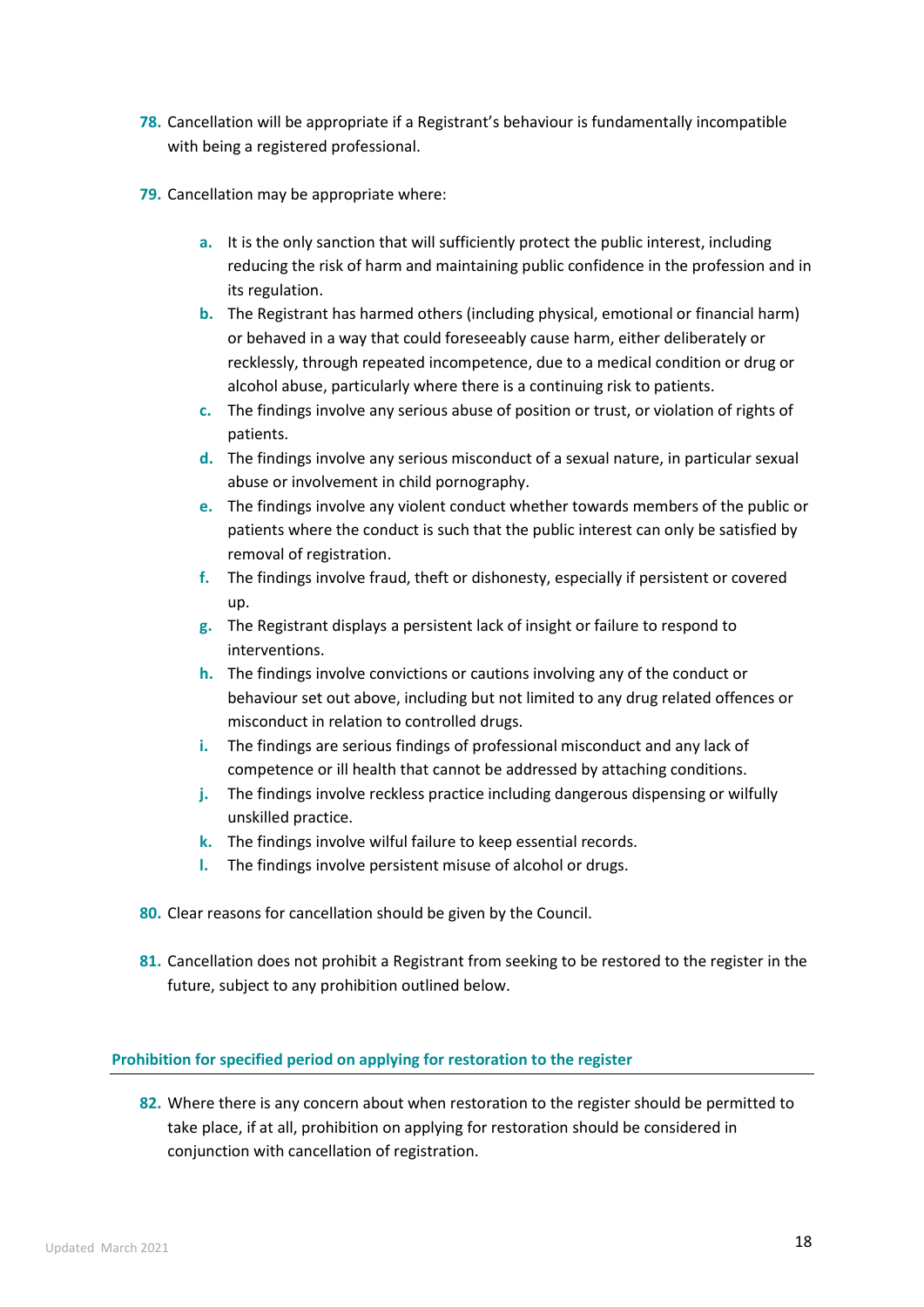- **83.** The Council may impose a prohibition for a specified period on applying for restoration. This period will be determined based on the nature and circumstances of the allegations proven.
- **84.** Prohibition from ever being restored to the register will be considered in the most serious of cases.

### **Conclusion**

- **85.** The above factors and circumstances are not exhaustive and the Council will take into account the particular circumstances of each case.
- **86.** All of the above sanctions may be published on the PSI Register and Website. Please see the PSI's guidance on *Disciplinary Procedures Publication and Disclosure Policy* for more information.